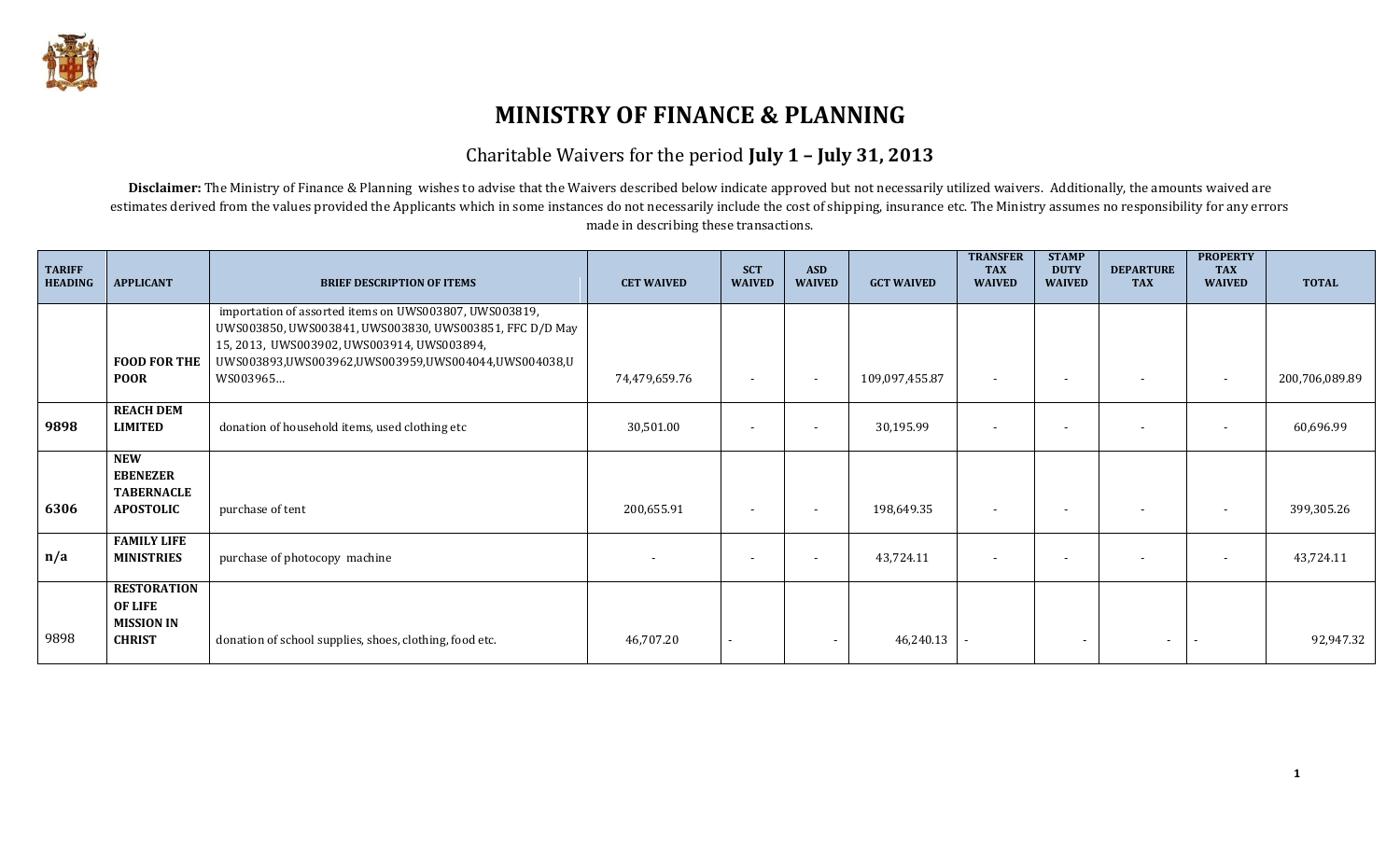

| <b>TARIFF</b><br><b>HEADING</b>                 | <b>APPLICANT</b>                                               | <b>BRIEF</b><br><b>DESCRIPTION OF</b><br><b>ITEMS</b>                                         | <b>CET WAIVED</b> | <b>SCT WAIVED</b>        | <b>ASD WAIVED</b>        | <b>GCT WAIVED</b> | <b>TRANSFER TAX</b><br><b>WAIVED</b> | <b>STAMP DUTY</b><br><b>WAIVED</b> | <b>DEPARTURE</b><br><b>TAX</b> | PROPERTY TAX WAIVED      | <b>TOTAL</b>   |
|-------------------------------------------------|----------------------------------------------------------------|-----------------------------------------------------------------------------------------------|-------------------|--------------------------|--------------------------|-------------------|--------------------------------------|------------------------------------|--------------------------------|--------------------------|----------------|
| 9898                                            | <b>MISSION GABRIEL</b><br><b>MINISTRIES</b>                    | donation of nine<br>barrels, with used<br>clothing, food etc.                                 | 36,243.60         | $\sim$                   | $\overline{\phantom{a}}$ | 35,881.16         | $\sim$                               | $\overline{\phantom{a}}$           | $\overline{\phantom{a}}$       | $\overline{\phantom{a}}$ | 72,124.76      |
| 9609,4016,<br>9608,3506,<br>9017,8213,<br>4820. | <b>ASSOCIATED</b><br><b>GOSPEL</b><br><b>ASSEMBLIES</b>        | donation of<br>school<br>supplies                                                             | 15,941.86         | $\overline{\phantom{a}}$ | $\overline{\phantom{a}}$ | 15,782.44         | $\sim$                               | $\blacksquare$                     | $\overline{\phantom{a}}$       | $\overline{\phantom{a}}$ | 31,724.29      |
| 7007                                            | <b>UNIVERSITY</b><br><b>COLLEGE OF THE</b><br><b>CARIBBEAN</b> | importation of<br>glass, glass<br>related hardware<br>and<br>energy saving<br>building system |                   |                          | $\overline{\phantom{a}}$ | 8,309,941.40      | $\overline{\phantom{a}}$             |                                    |                                |                          | 8,309,941.40   |
| 9018                                            | <b>RAPHA DIALYSIS</b><br><b>CENTRE</b>                         | purchase of<br>dialysis supplies<br>and machine                                               | 354,892.34        |                          | $\overline{\phantom{a}}$ | 644,129.60        | $\overline{\phantom{a}}$             |                                    |                                |                          | 999,021.95     |
| 3005, 6307,<br>4015, 3004                       | <b>DIABETES</b><br><b>ASSOCIATION OF</b><br><b>JAMAICA</b>     | importation of<br>dialysis supplies                                                           | 87,804.54         |                          | $\overline{\phantom{a}}$ | 159,365.23        | $\overline{\phantom{a}}$             |                                    |                                |                          | 247,169.77     |
| 9506, 4202,<br>6404.                            | <b>ROSE HALL</b><br>(DEVELOPMENT)<br><b>LIMITED</b>            | donation of<br>soccer balls,<br>bags and hats                                                 | 40,736.00         |                          | $\overline{\phantom{a}}$ | 40,328.64         | $\overline{\phantom{a}}$             | $\overline{\phantom{a}}$           |                                |                          | 81,064.64      |
| <b>TOTAL</b>                                    |                                                                |                                                                                               | 75,293,142.21     |                          | $\sim$                   | 118,621,693.92    |                                      | ٠                                  | $\sim$                         |                          | 211,043,810.39 |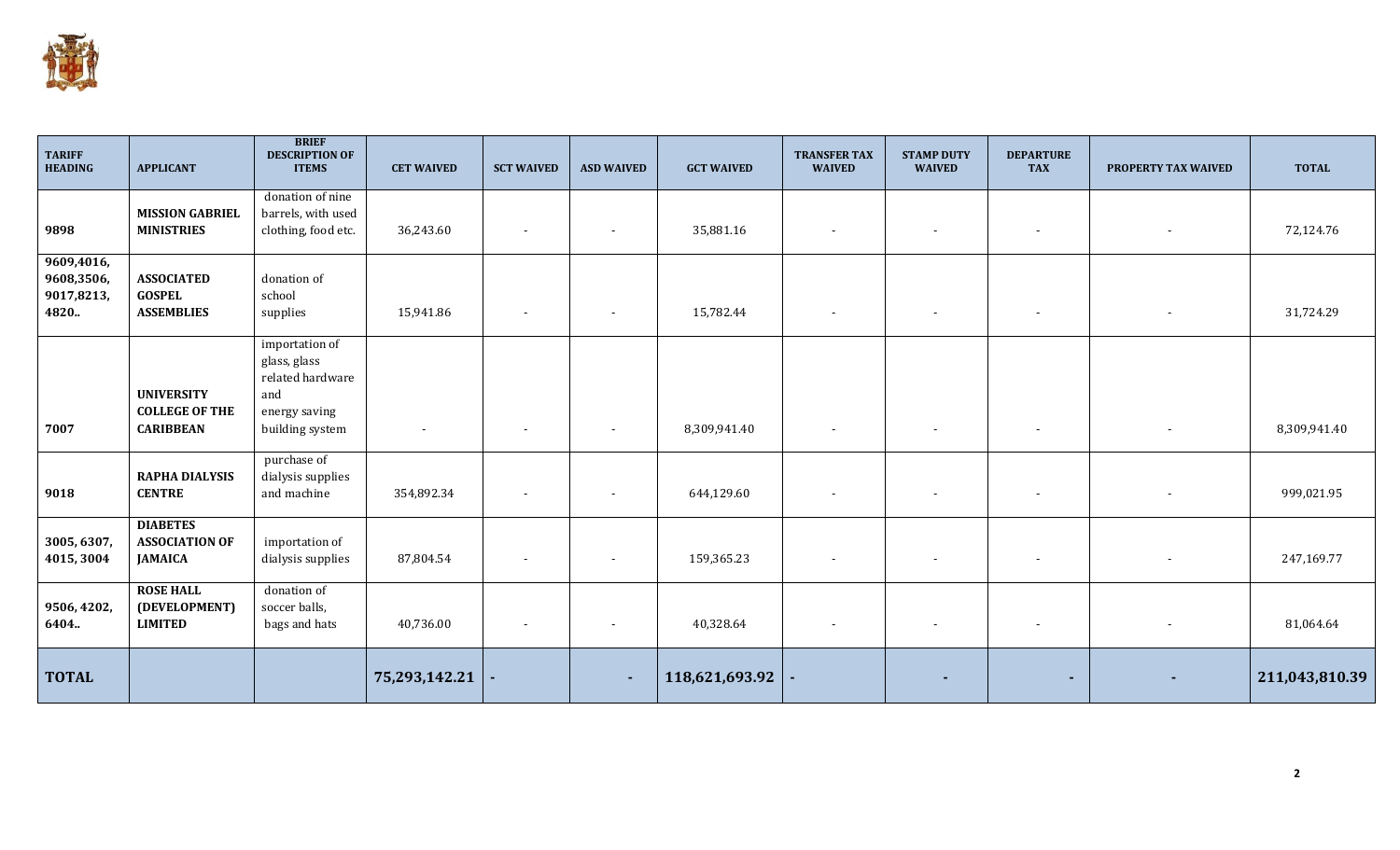

# **MINISTRY OF FINANCE & PLANNING**

#### De Minimis Waivers Approved for the period **July 1 – July 31, 2013.**

Disclaimer: The Ministry of Finance & Planning wishes to advise that the Waivers described below indicate approved but not necessarily utilized waivers. Additionally, the amounts waived are estimates derived from the values provided the Applicants which in some instances do not necessarily include the cost of shipping, insurance etc. The Ministry assumes no responsibility for any errors made in describing these transactions.

| <b>TARIFF</b><br><b>HEADING</b> | <b>APPLICANT</b>                                                 | <b>BRIEF DESCRIPTION</b><br><b>OF ITEMS</b>                    | <b>CET WAIVED</b>        | <b>SCT WAIVED</b>        | <b>ASD WAIVED</b>        | <b>GCT WAIVED</b>        | <b>TRANSFER TAX</b><br><b>WAIVED</b> | <b>STAMP DUTY</b><br><b>WAIVED</b> | <b>DEPARTURE TAX</b><br><b>WAIVED</b> | <b>PROPERTY TAX</b><br><b>WAIVED</b> | <b>TOTAL</b> |
|---------------------------------|------------------------------------------------------------------|----------------------------------------------------------------|--------------------------|--------------------------|--------------------------|--------------------------|--------------------------------------|------------------------------------|---------------------------------------|--------------------------------------|--------------|
| 8702                            | <b>REGINALD NUGENT</b>                                           | Purchase of 2013<br>Toyota Rav4                                |                          | 536,598.48               |                          | 457,450.20               |                                      |                                    | $\overline{\phantom{0}}$              | $\overline{\phantom{a}}$             | 977,163.09   |
| n/a                             | PHILLIP DAVIDSON                                                 | waiver of transfer tax<br>and stamp duty                       |                          |                          |                          | $\overline{\phantom{a}}$ | 750,080.00                           |                                    | $\overline{\phantom{a}}$              | $\overline{\phantom{a}}$             | 750,080.00   |
| 8701                            | <b>DAVE WILLIAMS</b>                                             | importation of one<br>John Deere Tractor,<br>loader and a disc |                          |                          |                          | 286,932.84               |                                      |                                    |                                       |                                      | 286,932.84   |
| 8436                            | <b>RUDOLPH LEE</b>                                               | importation of<br>poultry equipment                            |                          |                          |                          | 254,372.67               |                                      |                                    |                                       |                                      | 254,372.67   |
| 8701                            | <b>ROBERT YEE</b>                                                | importation of<br>Kubota L260 Tractor                          | $\overline{\phantom{a}}$ |                          |                          | 108,393.86               |                                      |                                    |                                       |                                      | 108,393.86   |
| n/a                             | <b>CLIVE BENNETT</b>                                             | importation of Bell<br>Cane Loader                             |                          |                          |                          | 1,616,670.00             |                                      |                                    |                                       |                                      | 1,616,670.00 |
| 2309                            | <b>CARIBBEAN</b><br><b>AQUACULTURE</b><br><b>COMPANY LIMITED</b> | importation of<br>shrimp and tilapia<br>feed                   | 251,238.49               | $\overline{\phantom{0}}$ | $\overline{\phantom{a}}$ | 317,816.69               |                                      | $\overline{\phantom{a}}$           | $\overline{\phantom{0}}$              | $\sim$                               | 569,055.17   |
| <b>TARIFF</b>                   | <b>APPLICANT</b>                                                 | <b>BRIEF DESCRIPTION</b>                                       | <b>CET WAIVED</b>        | <b>SCT WAIVED</b>        | <b>ASD WAIVED</b>        | <b>GCT WAIVED</b>        | <b>TRANSFER TAX</b>                  | <b>STAMP DUTY</b>                  | <b>DEPARTURE TAX</b>                  | <b>PROPERTY TAX</b>                  | <b>TOTAL</b> |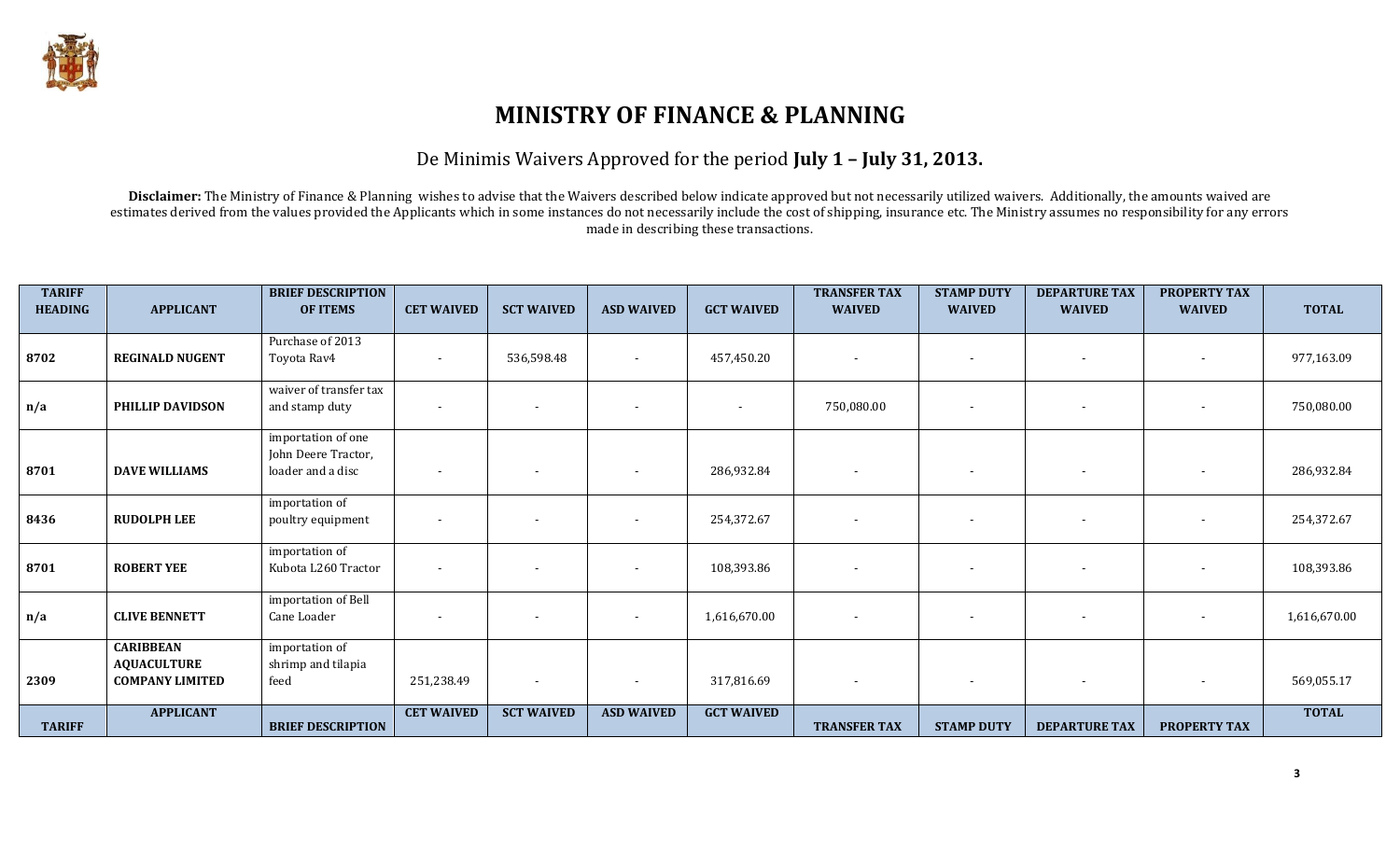

| <b>HEADING</b>      |                                                                            | <b>OF ITEMS</b>                                                |                         |                          |                         | <b>WAIVED</b> | <b>WAIVED</b> | <b>WAIVED</b> | <b>WAIVED</b> |                          |
|---------------------|----------------------------------------------------------------------------|----------------------------------------------------------------|-------------------------|--------------------------|-------------------------|---------------|---------------|---------------|---------------|--------------------------|
| 6404, 6104,<br>6505 | <b>JAMAICA ATHLETIC</b><br><b>ASSOCIATION</b><br><b>JAMAICA SKEET CLUB</b> | importation of gears<br>and equipment<br>importation of spares | 311,475.89<br>78,880.38 | $\overline{\phantom{0}}$ | 308,361.13<br>78,091.58 |               |               |               |               | 619,837.02<br>156,971.96 |
|                     |                                                                            |                                                                |                         |                          |                         |               |               |               |               |                          |
| <b>TOTAL</b>        |                                                                            |                                                                | 641,594.76              | 536,598.48               | 3,428,088.96            | 750,080.00    | ж.            | . —           | $\sim$        | 5,339,476.61             |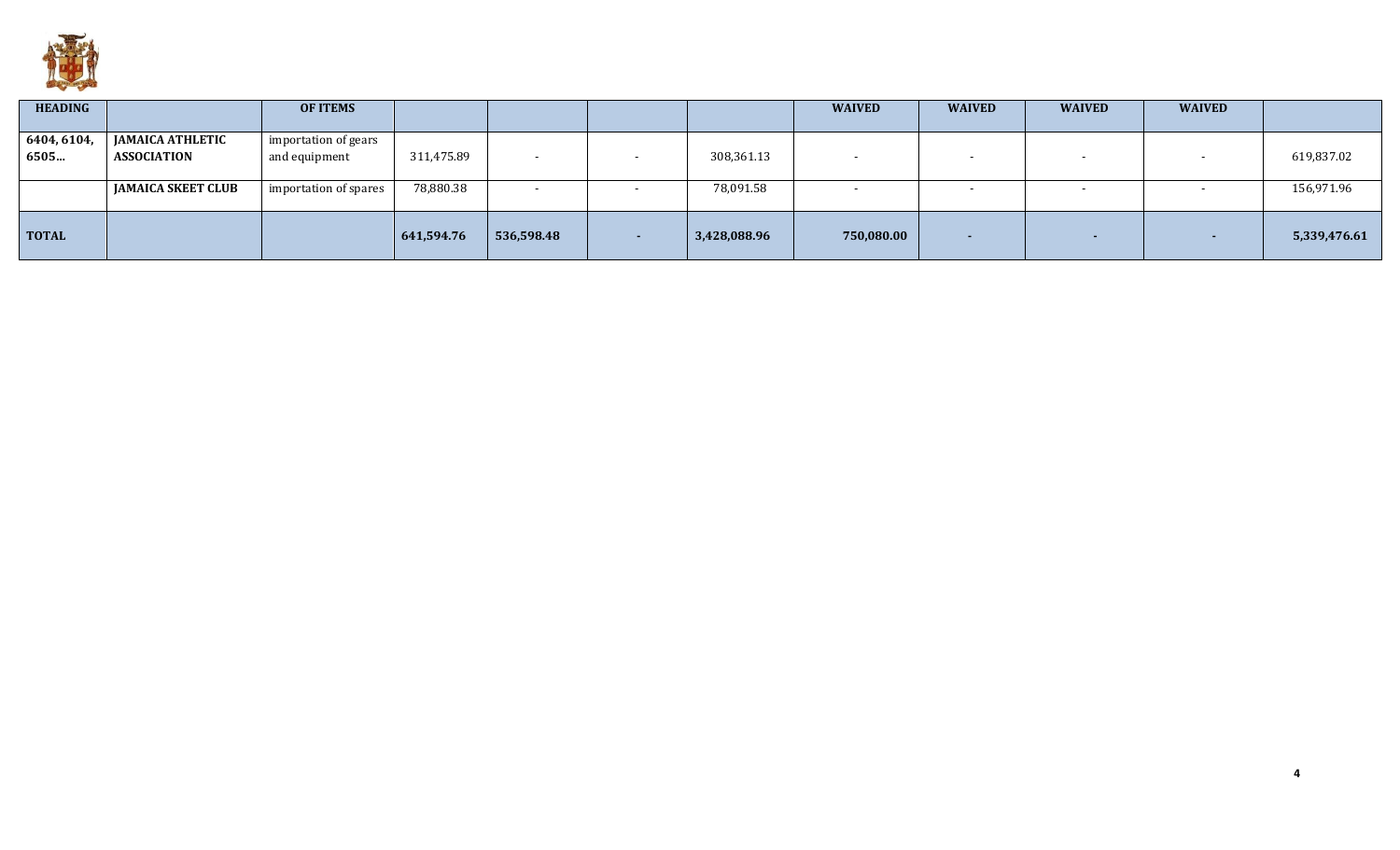

# **MINISTRY OF FINANCE & PLANNING**

#### Non – Cap Waivers Approved for the period **July 1 – July 31, 2013.**

Disclaimer: The Ministry of Finance & Planning wishes to advise that the Waivers described below indicate approved but not necessarily utilized waivers. Additionally, the amounts waived are estimates derived from the values provided the Applicants which in some instances do not necessarily include the cost of shipping, insurance etc. The Ministry assumes no responsibility for any errors made in describing these transactions.

| <b>TARIFF</b><br><b>HEADING</b> | <b>APPLICANT</b>                                       | <b>BRIEF</b><br><b>DESCRIPTION OF</b><br><b>ITEMS</b>                                | <b>CET WAIVED</b>        | <b>SCT WAIVED</b>        | <b>ASD WAIVED</b> | <b>GCT WAIVED</b>        | <b>TRANSFER TAX</b><br><b>WAIVED</b> | <b>STAMP</b><br><b>DUTY WAIVED</b> | <b>DEPARTURE TAX</b><br><b>WAIVED</b> | <b>PROPERTY TAX</b><br><b>WAIVED</b> | <b>TOTAL</b> |
|---------------------------------|--------------------------------------------------------|--------------------------------------------------------------------------------------|--------------------------|--------------------------|-------------------|--------------------------|--------------------------------------|------------------------------------|---------------------------------------|--------------------------------------|--------------|
| N/A                             | <b>DESMOND BROWN</b>                                   | outstanding penalty<br>on property - LAMP                                            | $\blacksquare$           | $\overline{a}$           |                   |                          | 21,020.00                            | $\overline{\phantom{a}}$           | $\overline{\phantom{a}}$              | $\sim$                               | 21,020.00    |
| N/A                             | <b>ALBERT HUTCHINSON</b>                               | outstanding penalty<br>on property - LAMP                                            | $\blacksquare$           |                          |                   |                          | 35,020.00                            | $\sim$                             | $\sim$                                | $\overline{\phantom{a}}$             | 35,020.00    |
| N/A                             | <b>EDNEE LEE-JOHNSON</b>                               | outstanding penalty<br>on property - LAMP                                            | $\overline{\phantom{a}}$ | $\overline{\phantom{a}}$ |                   | $\overline{\phantom{a}}$ | 47,270.00                            | $\sim$                             | $\sim$                                | $\overline{\phantom{a}}$             | 47,270.00    |
| N/A                             | <b>EUSTACE BROWN</b>                                   | outstanding penalty<br>on property - LAMP                                            | $\overline{\phantom{a}}$ |                          |                   |                          | 52,520.00                            | $\sim$                             | $\overline{\phantom{a}}$              | $\overline{\phantom{a}}$             | 52,520.00    |
| N/A                             | <b>OPTON WHITLEY</b>                                   | outstanding penalty<br>on property - LAMP                                            | $\blacksquare$           | $\sim$                   |                   |                          | 50,620.00                            | $\sim$                             | $\sim$                                | $\overline{\phantom{a}}$             | 50,620.00    |
| 8517, 8471,<br>8523, 8537       | <b>E-LEARNING JAMAICA</b><br><b>COMPANY LIMITED</b>    | purchase of<br>computer servers,<br>storage, network,<br>switches and<br>accessories | $\overline{\phantom{a}}$ | $\sim$                   | $\sim$            | 1,756,769.42             | $\sim$                               | $\sim$                             | $\sim$                                | $\overline{\phantom{a}}$             | 1,756,769.42 |
| 0402                            | <b>LASCO</b><br><b>MANUFACTURING</b><br><b>LIMITED</b> | importation of<br>instant skimmed milk<br>powder                                     | 2,354,402.70             | $\sim$                   |                   | 1,683,397.93             |                                      | $\sim$                             | $\overline{\phantom{a}}$              |                                      | 4,037,800.63 |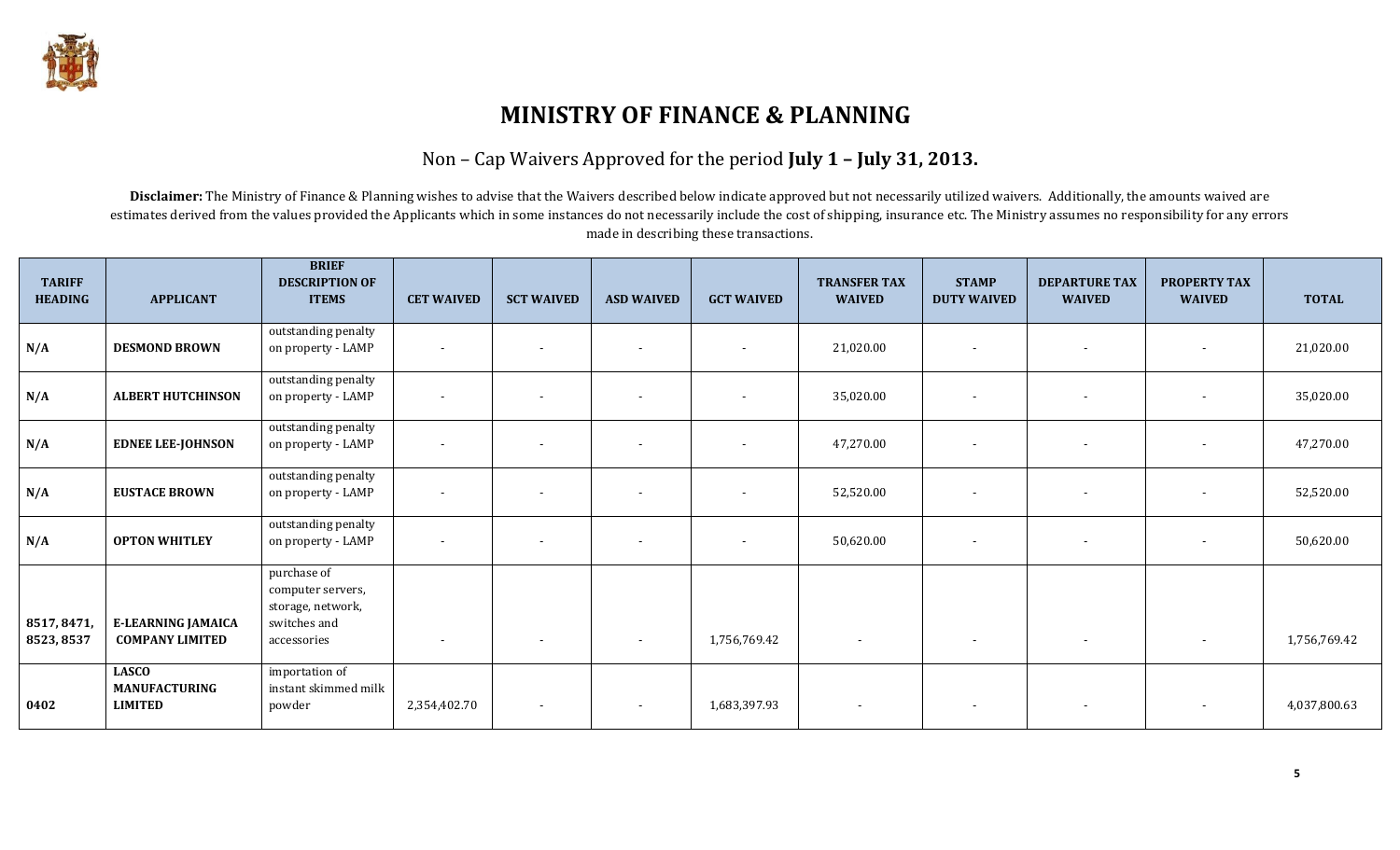

| <b>TARIFF</b><br><b>HEADING</b> | <b>APPLICANT</b>                                                     | <b>BRIEF</b><br><b>DESCRIPTION OF</b><br><b>ITEMS</b>       | <b>CET WAIVED</b>        | <b>SCT WAIVED</b>        | <b>ASD WAIVED</b> | <b>GCT WAIVED</b> | <b>TRANSFER TAX</b><br><b>WAIVED</b> | <b>STAMP</b><br><b>DUTY WAIVED</b> | <b>DEPARTURE TAX</b><br><b>WAIVED</b> | <b>PROPERTY TAX</b><br><b>WAIVED</b> | <b>TOTAL</b> |
|---------------------------------|----------------------------------------------------------------------|-------------------------------------------------------------|--------------------------|--------------------------|-------------------|-------------------|--------------------------------------|------------------------------------|---------------------------------------|--------------------------------------|--------------|
| 8703                            | <b>ASMAN WRIGHT</b>                                                  | purchase of 2013<br>Toyota Hilux D/cab                      | $\overline{a}$           | $\overline{\phantom{0}}$ | $\overline{a}$    | 476,752.81        |                                      | $\overline{a}$                     | $\sim$                                | $\overline{\phantom{a}}$             | 476,752.81   |
| 8703                            | <b>CHEMAR FARMS</b><br>LIMITED/CHRISTOPHER<br><b>M. HARRIS</b>       | purchase of two 2013<br>Volkswagen Amarok<br>- Highline 4x4 | $\sim$                   | $\overline{\phantom{a}}$ |                   | 1,007,553.05      |                                      | $\overline{\phantom{a}}$           | $\overline{\phantom{a}}$              | $\overline{\phantom{a}}$             | 1,007,553.05 |
| 8703                            | <b>ABDON B. CAMPBELL</b>                                             | purchase of 2013<br>Volkswagen Amarok<br>- Base 4x4         |                          |                          |                   | 416,306.34        |                                      | $\overline{\phantom{a}}$           | $\overline{\phantom{a}}$              |                                      | 416,306.34   |
| 8703                            | <b>KENNETH V. BELL</b>                                               | purchase of 2013<br>Toyota Hilux D/cab                      |                          | $\sim$                   |                   | 408,899.59        |                                      | $\overline{\phantom{a}}$           | $\overline{\phantom{a}}$              | $\overline{\phantom{a}}$             | 408,899.59   |
| 8703                            | <b>PEARL WRIGHT</b><br><b>FLOWERS LIMITED</b>                        | purchase of 2013<br>Ranger XLT L 4x4<br>D/cab pickup        | $\overline{\phantom{a}}$ | $\sim$                   |                   | 357,791.34        |                                      |                                    | $\overline{\phantom{a}}$              | $\blacksquare$                       | 357,791.34   |
| 8703                            | <b>DAVID I. THWAITES</b>                                             | purchase of 2013<br>Toyota Hilux D/cab                      |                          | $\sim$                   |                   | 408,899.59        | $\blacksquare$                       |                                    |                                       | $\overline{\phantom{a}}$             | 408,899.59   |
| 8703                            | <b>NICHOLAS DAY</b>                                                  | purchase of 2013<br>Toyota Hilux D/cab                      | $\blacksquare$           | $\sim$                   |                   | 431,976.40        | $\sim$                               | $\overline{\phantom{a}}$           | $\overline{\phantom{a}}$              | $\overline{\phantom{a}}$             | 431,976.40   |
| 8703                            | <b>ORVILLE FORBES</b>                                                | purchase of 2013<br>Volkswagen Amarok<br>- Trendline 4x4    | $\overline{\phantom{a}}$ | $\sim$                   |                   | 407,766.52        | $\sim$                               |                                    |                                       | $\overline{\phantom{a}}$             | 407,766.52   |
| 8703                            | <b>WATARU BLUE</b><br><b>MOUNTAIN FARM</b><br><b>COMPANY LIMITED</b> | purchase of 2013<br>Volkswagen Amarok<br>- Base 4x4         |                          | $\sim$                   |                   | 365,341.60        | $\sim$                               |                                    | $\overline{\phantom{a}}$              | $\overline{\phantom{a}}$             | 365,341.60   |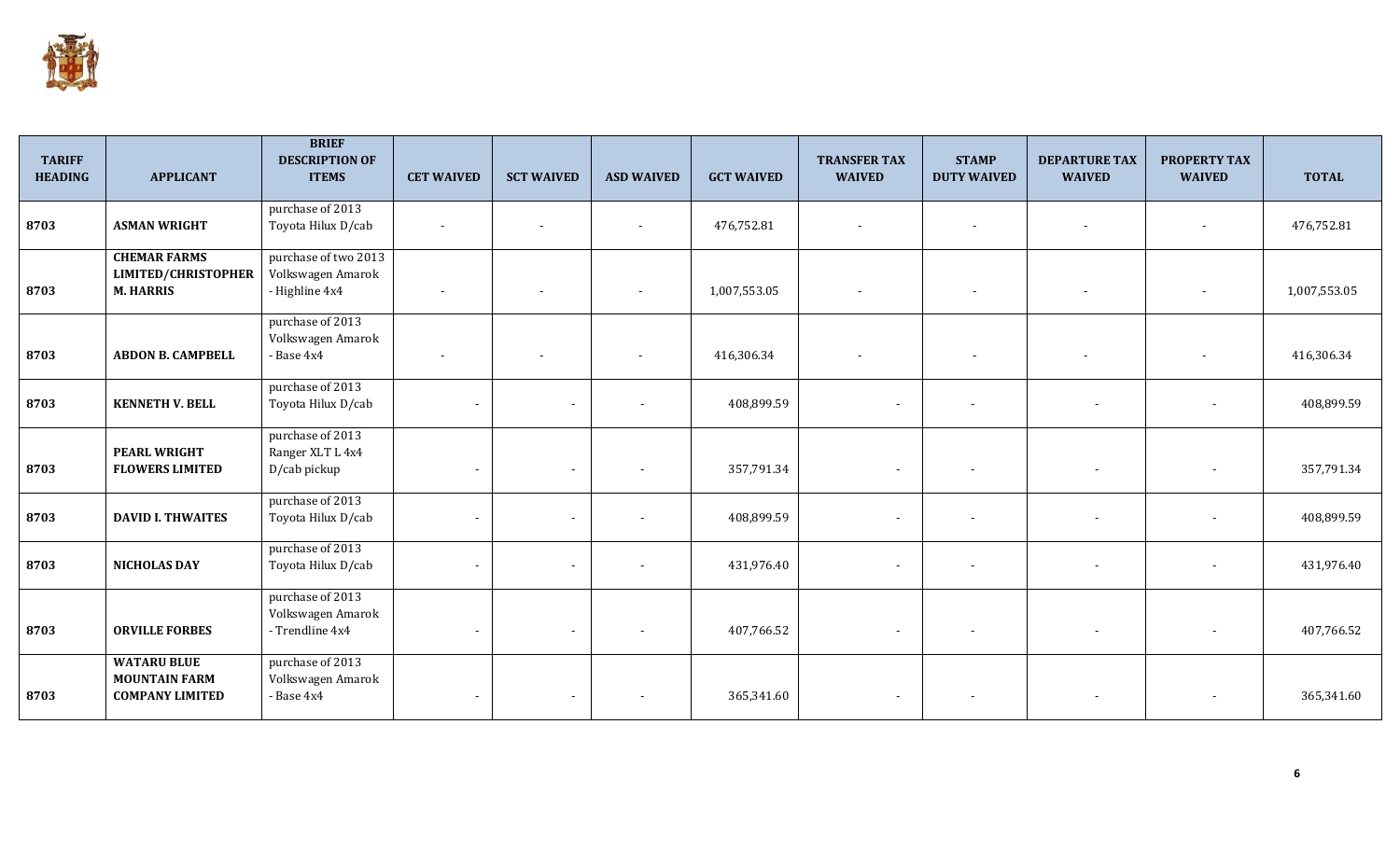

| <b>TARIFF</b><br><b>HEADING</b> | <b>APPLICANT</b>                               | <b>BRIEF</b><br><b>DESCRIPTION OF</b><br><b>ITEMS</b>                                    | <b>CET WAIVED</b>        | <b>SCT WAIVED</b>        | <b>ASD WAIVED</b>        | <b>GCT WAIVED</b> | <b>TRANSFER TAX</b><br><b>WAIVED</b> | <b>STAMP</b><br><b>DUTY WAIVED</b> | <b>DEPARTURE TAX</b><br><b>WAIVED</b> | <b>PROPERTY TAX</b><br><b>WAIVED</b> | <b>TOTAL</b> |
|---------------------------------|------------------------------------------------|------------------------------------------------------------------------------------------|--------------------------|--------------------------|--------------------------|-------------------|--------------------------------------|------------------------------------|---------------------------------------|--------------------------------------|--------------|
| 8703                            | <b>MICHAEL POWELL</b>                          | purchase of 2013<br>Volkswagen Amarok<br>- Trendline 4x4                                 | $\overline{\phantom{a}}$ | $\sim$                   | $\overline{\phantom{a}}$ | 378,799.96        | ٠                                    | $\overline{\phantom{a}}$           | $\overline{\phantom{a}}$              | $\sim$                               | 378,799.96   |
| 8703                            | <b>ROBERT MURRAY</b>                           | purchase of 2014<br>Isuzu D-Max D/cab<br>pick-up                                         |                          | $\overline{\phantom{a}}$ | $\overline{\phantom{a}}$ | 386,444.85        |                                      | $\overline{\phantom{a}}$           | $\overline{\phantom{a}}$              | $\overline{\phantom{a}}$             | 386,444.85   |
| 8703                            | <b>SUZETT GRINDLEY-</b><br><b>LEVY</b>         | purchase of 2013<br>Toyota Hilux D/cab                                                   | $\overline{a}$           | $\overline{\phantom{a}}$ | $\overline{\phantom{a}}$ | 476,940.15        |                                      | $\sim$                             | $\overline{\phantom{a}}$              | $\sim$                               | 476,940.15   |
| 6205, 6206,<br>9608, 9007       | <b>VISION-EASE LENS</b>                        | importation of<br>promotional items                                                      | 43,786.90                | $\sim$                   | $\overline{\phantom{a}}$ | 43,349.03         |                                      | $\overline{\phantom{a}}$           | $\overline{\phantom{a}}$              | $\overline{\phantom{a}}$             | 87,135.93    |
| 8703                            | <b>DAVID VERNON**</b>                          | change from 2013<br>Isuzu D-Max D/cab<br>pick-up of 2014<br>Isuzu D-Max D/cab<br>pick-up |                          |                          | $\overline{\phantom{a}}$ | 39,080.47         |                                      | $\overline{\phantom{a}}$           | $\overline{\phantom{a}}$              | $\sim$                               | 39,080.47    |
| 8703                            | <b>FRANCIS ROBE**</b>                          | change from 2014<br>Toyota Hilux 4x4 pick<br>up to<br>2014 Toyota Hilux<br>4x4 pick up   |                          | $\overline{\phantom{a}}$ |                          | 67,013.42         |                                      |                                    | $\overline{\phantom{a}}$              |                                      | 67,013.42    |
| 85368504<br>8538                | <b>JAMAICA PRIVATE</b><br><b>POWER COMPANY</b> | Spare Parts for the<br>power generating<br>plant                                         | 2,223.67                 |                          |                          | 997,690.84        |                                      |                                    |                                       |                                      | 999,914.51   |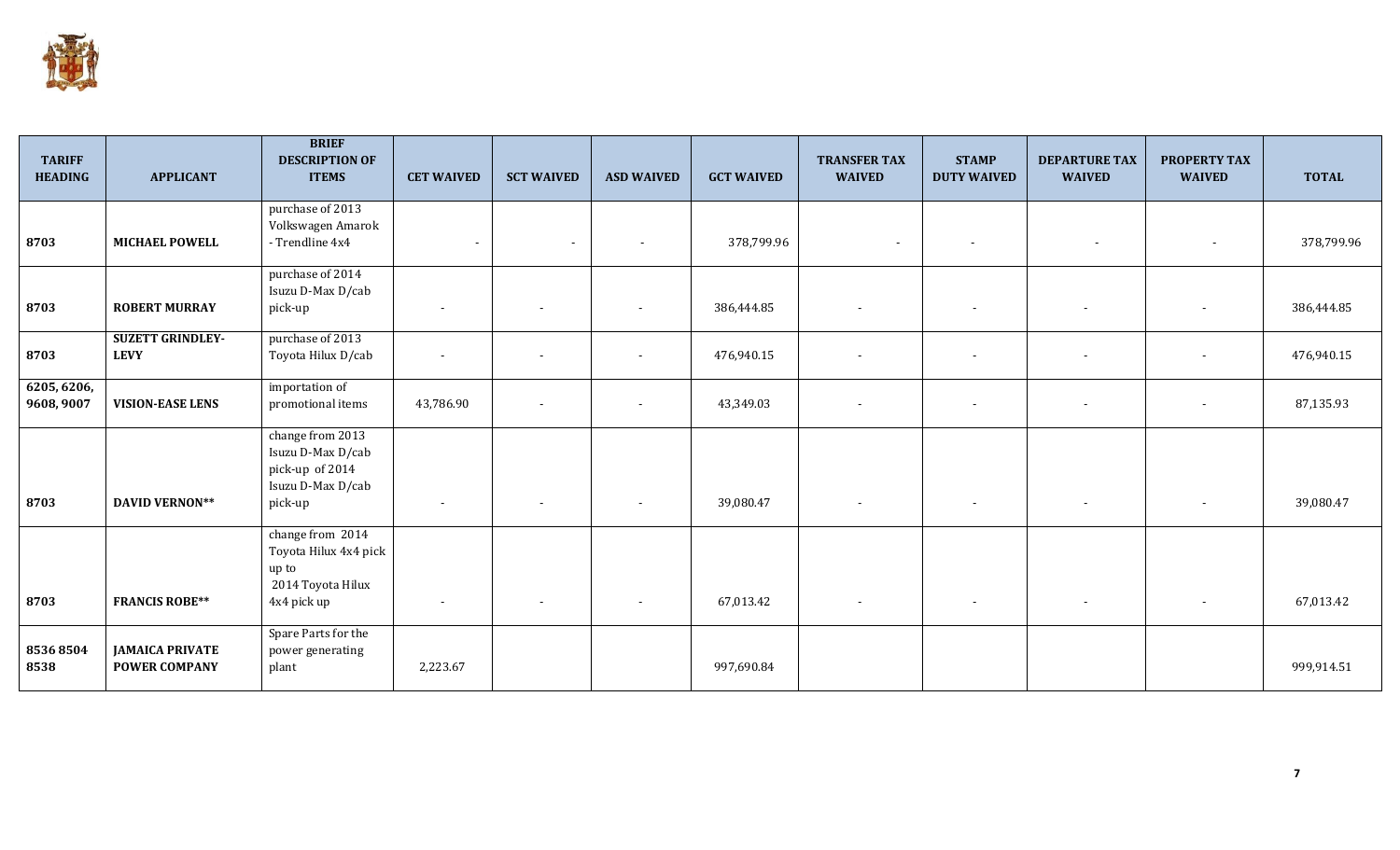

| <b>TARIFF</b><br><b>HEADING</b> | <b>APPLICANT</b>        | <b>BRIEF</b><br><b>DESCRIPTION OF</b><br><b>ITEMS</b>                          | <b>CET WAIVED</b> | <b>SCT WAIVED</b>        | <b>ASD WAIVED</b>        | <b>GCT WAIVED</b>            | <b>TRANSFER TAX</b><br><b>WAIVED</b> | <b>STAMP</b><br><b>DUTY WAIVED</b> | <b>DEPARTURE TAX</b><br><b>WAIVED</b> | <b>PROPERTY TAX</b><br><b>WAIVED</b> | <b>TOTAL</b>  |
|---------------------------------|-------------------------|--------------------------------------------------------------------------------|-------------------|--------------------------|--------------------------|------------------------------|--------------------------------------|------------------------------------|---------------------------------------|--------------------------------------|---------------|
| 8703                            | <b>ORVILLE PALMER**</b> | change from 2012<br>Ranger XLT 4x4 to<br>2013 Ranger XLT L<br>4x4 D/cab pickup |                   | $\overline{\phantom{a}}$ | $\blacksquare$           | 101,174.07                   | -                                    | $\overline{\phantom{a}}$           | $\overline{\phantom{a}}$              |                                      | 101,174.07    |
| <b>TOTAL</b>                    |                         |                                                                                | 2,400,413.27      |                          | $\overline{\phantom{a}}$ | $10,211,947.39$   206,450.00 |                                      |                                    |                                       |                                      | 12,818,810.66 |